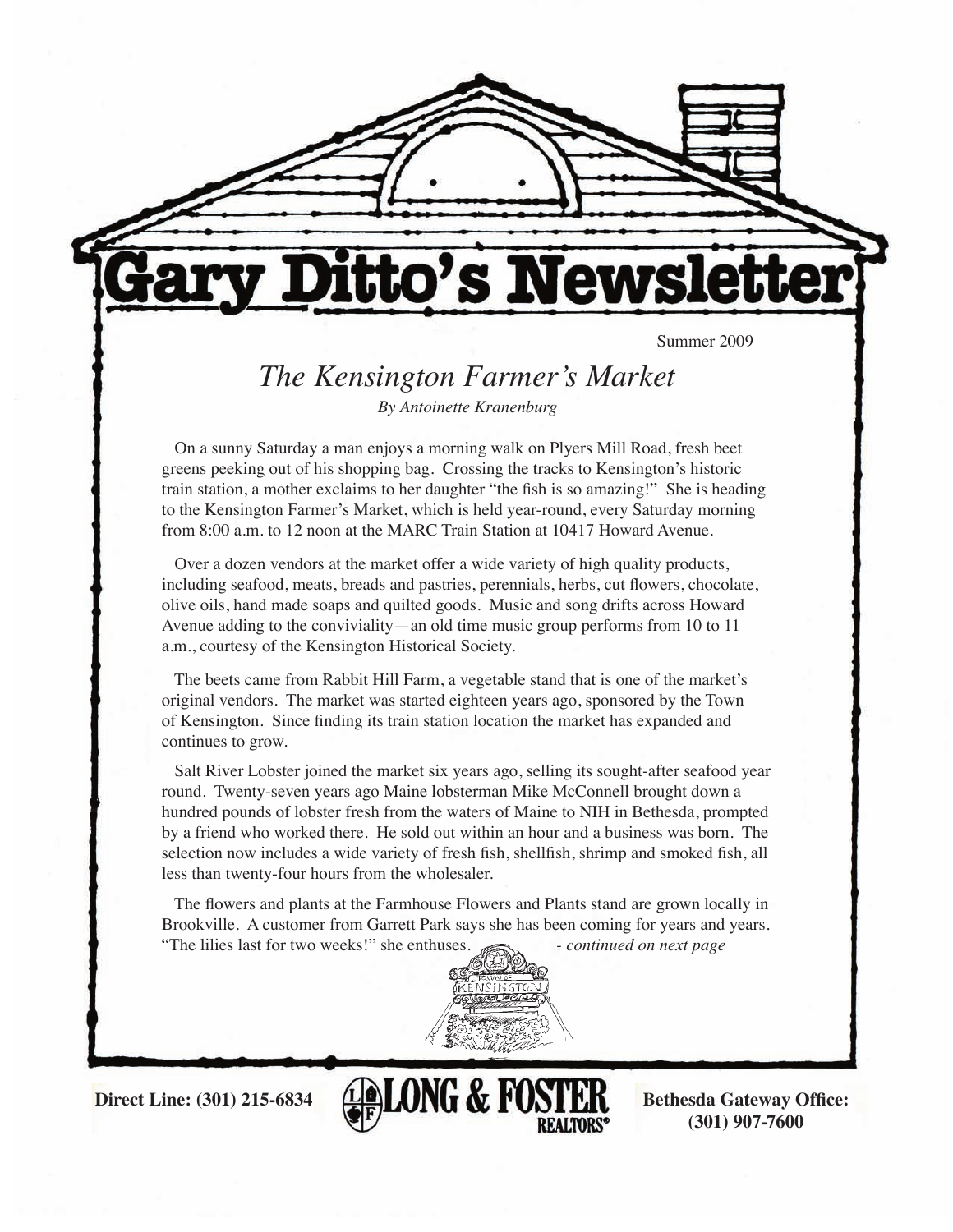#### **The Kensington Farmer's Market -** *continued*

 Years ago a friend at Kensington Orchids suggested NASA retiree Steve Pataki join the market and sell the perennials he loves growing in his home greenhouse and garden plot. His wife Kati brings her quilted crafts. She says "people are very nice, they stop and talk and you see the kids grow up."

 A more recent market addition is Krishon Chocolates. Owner Eric Johnson makes his chocolates by hand. He uses free-range eggs, single bean chocolate from Madagascar and even churns the butter himself. This summer he is introducing a chocolate based BBQ sauce.

 All Things Olive sells olive oils and vinegars from small farms in Northern and Central California. "You can buy it here or in San Luis Obispo!" Keith Voight smiles.

 Falcon Ridge Orchard is at the market during fruit season, June through November. The bright red and sour pie cherries are in season just three weeks. They are the real thing, "not the red glop out of the can," says vendor Nancy McBride.

 Michelle Burns of Mystic Water Soap is drawn to crafts that are being lost. She learned soap making while living in Italy years ago. She makes her soaps by hand from her original formulas. And says all contain olive oil. A range of body and facial care products complement the selection.

#### **Kensington Farmer's Market Vendors:**

\* All Things Olive – award winning California extra virgin, savory citrus flavored and herb infused olive oils and wine vinegars.

\* Clan Stewart Farm - offers lamb, beef, pork, nonitrate bacon, assorted pork and goat sausages. The seventh generation family farm in Pennsylvania practices sustainable agriculture and raises its animals naturally and humanely on pasture, without the use of hormones or prophylactic antibiotics.

\* Falcon Ridge Orchard – apples, Asian pears, cherries, peaches, seedless grapes, blackberries, blueberries and red raspberries from a family-owned orchard in the rolling hills of northern Carroll County.

\* Farmhouse Flowers & Plants – cut flowers, bouquets, annual, perennial and herb plants.

\* Great Harvest Bread Co. – whole grain, stone ground breads, muffins, scones and cookies.

\* Kim Kaplan – heirloom and native plants.

\* Krishon Chocolate –hand made artisanal chocolates and more.

\* Mystic Water Soap –handmade soaps and scented body care products using infused oils, goat's milk, herbs, sea salt and colored clays from around the world.

\* Pataki Plants – assorted perennials, quilted place mats and more.

\* Rabbit Hill Farm –a wide range of produce and fruit.

\* Richards Farm – family farm offers a variety of vegetables and melons picked the day before.

\* Salt River Lobster – lobster, shrimp, fish, shellfish, smoked products.

\* Sub\*Urban Trading Co. – baked goods including scones and turnovers.

#### *The Path to Positive Parenting Starts at PEP*

 The Parent Encouragement Program (PEP), a Kensington-based non-profit founded in 1982, offers parenting education, skills training, and support for parents of infants through teenagers.

 Over the summer PEP offers One-Night Summer Hot Topic Workshops. Topics include Stop the Yelling, Start the Cooperation; Consequences: Effective Discipline Without Punishment; Planning for Safe Teen Driving; Raising "I Can" Kids; Putting an End to Whining; and Eating, Sleeping & Toilet Training Issues.

 For the complete schedule, visit PEP online at www.PEPparent.org. All classes take place at PEP, 10100 Connecticut Ave., Kensington. Workshop cost: \$30/person; \$55/couple; PEP member discounts available. To register, call 301-929-8824.

#### **Summer Reading Fun at Kensington Park Library**

 Summer reading is fun and also helps children maintain their ability. Children's Librarian Linda Swanson says that if children don't read they can lose as much as a grade over the summer.

 Children of all ages are invited to join Summer Reading 2009 anytime before

August 1. Read at least one book after June 29 and receive a Money Mailers Coupon sheet. Read at least one more book between August 3 and 22 and receive a certificate, a coupon for a free book at Barnes and Noble, and a surprise gift!

### *Kensington Curves is Moving.*

Kensington Curves will open in its new space on Decatur Avenue August 1. Curves is a one-stop fitness and weight loss facility for women. Owner Marsha Shapiro is happy to have fifty percent more space at the new location. That means room for two new machines, allowing her to complete the exercise circuit. There will be a large stretching area, one more dressing room, and extended hours from 5 a.m. to 10 p.m., seven days a week. The new address for Kensington Curves is 3704 Decatur Avenue, Kensington. Phone: 301-962-9494. Website: www.KensingtonCurves.com.

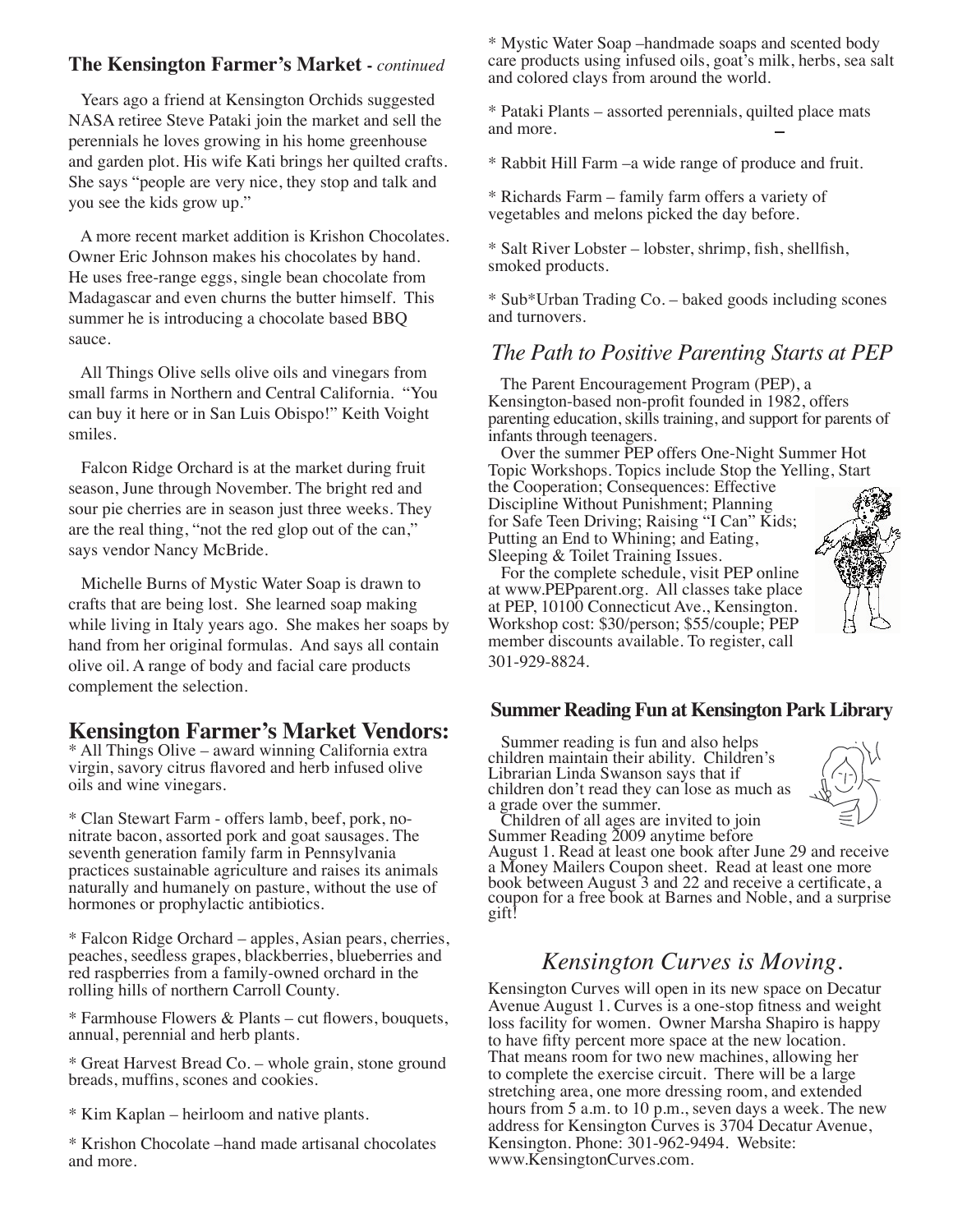# **MOMS Club Meets July 29th**

Kensington Park MOMS Club invites moms to its monthly meeting Wednesday, July 29th at 10:15 a.m. at Cedarbrook Swim Club, 10150 Cedar Lane, Kensington. The MOMS club is open to moms whose children are zoned to attend Garrett Park ES and Kensington Parkwood ES. Activities include trips to parks, lunch and coffee get-togethers, playgroups and more. Please visit www.kensingtonparkmoms.com or e-mail kpmomsclub@yahoo.com for more information about the club, this meeting, and August's meeting.

#### **The Kensington 8K, Saturday, September 26, 2009**

*Volunteer Course Marshals Needed* The Kensington 8k has grown in size and stature since its start in 1993, but has kept Kensington's unique small-town feel. The



8k is a challenging race combining long hills and flats. It is a great training run for the experienced runner, a touchstone event for the intermediate and weekly runner. Families and younger runners really enjoy the noncompetitive 2 mile and 1k fun runs.

 This year's proceeds will support Kensington Parkwood Elementary, North Bethesda Middle School and Walter Johnson High School. The volunteer organizers are parents and supporters with ties to these wonderful public schools. Students, teachers, administrators and staff, come out on race day, join the fun and embrace the community spirit that is the Kensington 8K! More information and online registration at www.kensington8k.org. To volunteer as a course marshal, please e-mail to  $gd@garyditto.com$ .

#### **Phil's & Three Brothers.**

Lawnmowers and weed trimmers have been getting a workout this year! Phil's & Three Brothers LLC on Brookville Road services and repairs all outdoor power equipment and works on all major brands. Phil's offers pick up and delivery and caters to the needs of industrial, commercial and residential customers. 9153 Brookville Rd, Silver Spring, MD 20910. Phone 301- 587-5415

# *Anytime Fitness Now Open!*

 Anytime Fitness is Kensington's new 24 hour co-ed fitness facility. The owners are Kensington residents and envision a neighborhood fitness club where you feel comfortable the moment you walk in the door. The focus is on achieving YOUR fitness goals no matter your fitness level. The club offers state of the art equipment, group classes, personal training and secure access 24 hours, 7 days a week, 365 days a year, with convenient free parking. Anytime Fitness, 4265 Howard Avenue, Kensington. Phone: 240-242-3053 Email: info@kensingtonfitness.com

Website: http://kensingtonfitness.com

*Gary Ditto's Newsletter welcomes ideas and news items from community members. The writers and editors are from Kensington Communications. Antoinette Kranenburg was the lead writer for this issue.* 



 *You're Cordially Invited to*

# **RaPpFest 2009**

Hosted by the Rapp Family and Friends

, **Saturday, July 25, 2009 from 12 noon to 8 p.m.**

at The Rapp's, 10007 Connecticut Avenue, Kensington Phone 301-942-6727

The Rapp Family cordially invites you to the 2009 RaPpFest Benefit BBQ & Concert for the Lombardi Cancer Center at Georgetown University in remembrance of William Anthony Rapp III.

**Fun for all ages**—Live Music by Mike Corbett, Danny Scull, Stefano Young, Ben Waters, Jeremy Cohen, Sean Chyun, Danny Leibowitz, Jim Terranova, including a special guest, and others.

Plus: a Tent, Stage, Beverages, Burgers and Dogs, Silent Auction, and T-Shirts.

And right across the street at the Forsberg's, Kidville with face painting, moon bounce, cotton candy, and more.

Our goal is to beat the \$10,000 raised at RaPpFest 2008.

**Hope to see you on the 25th!**

# *Need a reference for an electrician, plumber, yard person, or any home maintenance job?*

If so, please call me. I have a list of contractors that I have worked with over the years and I also have access to a vendor group established by Long & Foster Realtors.

 *— Gary H. Ditto*

## *New E-Mail Updates from Gary Ditto*—

Sign up for either or both of these updates:

- Our Monthly Sold Reports for 20895, sent via e-mail • Our weekly "Open House" e-mail
- You choose what to sign up for and you can always
- unsubscribe. Sign up on our home page **www.garyditto.com**.

For dates and news of more events, be sure to visit the *Community Activities Calendar* on the web site:

 **www.garyditto.com**